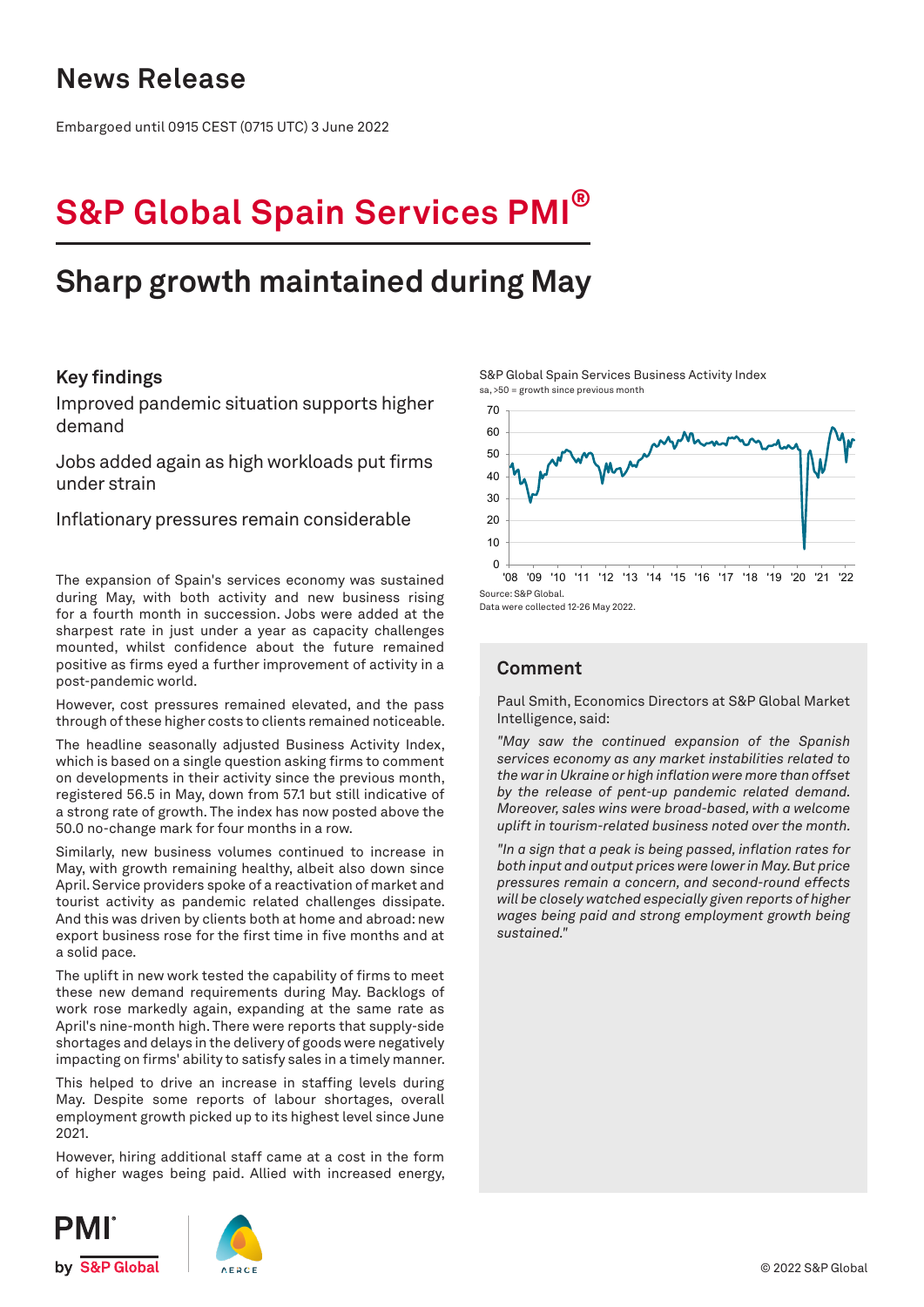electricity and fuel prices, plus rising supplier charges in general, average operating expenses were again noticeably higher on a month-on-month basis. The pace of inflation did, however, drop noticeably and further away from March's survey record.

Many firms nonetheless felt they had little option but to pass on increased costs in the form of higher prices to their clients. Output charge inflation remained historically sharp despite also dropping a little further away from March's survey record.

Finally, inflation and supply-side delays remain primary threats to the sector heading into mid-year, and these factors continue to somewhat weigh on sentiment amongst service providers. That said, the recent positive trends in activity and new work, driven in the main by an improved pandemic situation, meant overall confidence was in May again firmly in positive territory.



## **S&P Global Spain Composite PMI®**

## **Service sector drives overall growth again in May**

Private sector growth in Spain was unchanged during May, with both manufacturers and service providers registering higher levels of output compared to April. The headline Composite Index posted 55.7 in May, indicative of a strong rate of growth.

However, output gains amongst goods producers once again lagged those seen in services. Moreover, manufacturers recorded no change in order books as global market instability, supply-side challenges and inflation continued to weigh more heavily on the demand for goods than services.

Cost inflation remained more elevated for manufacturers although, across both sectors, rates of increase were noticeably lower than in recent months.

Expectations remained in positive territory, whilst overall jobs growth was the best in three months. However, growth was again primarily driven by service providers.



\*Composite PMI indices are weighted averages of comparable manufacturing and services PMI indices. Weights reflect the relative size of the manufacturing and service sectors according to official GDP data.